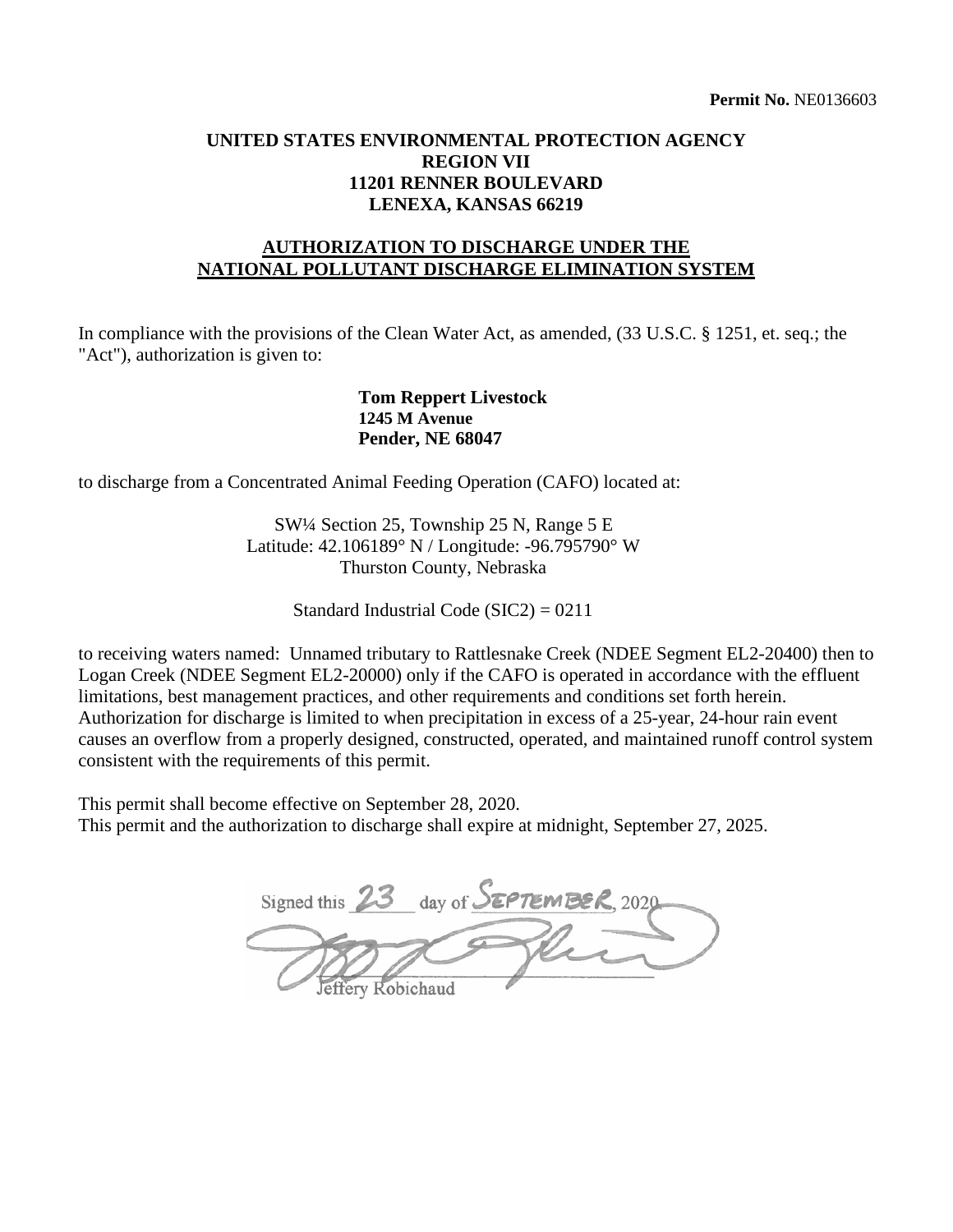#### **PART I. EFFLUENT LIMITATIONS AND STANDARDS**

#### **A. Facility Description**

 **Tom Reppert Livestock** is a Concentrated Animal Feeding Operation (CAFO) with approximately **21.75**  open lot pens and approximately **3.5** acres of other contributing drainage area is directed to **6 sediment feet or 5,052,964 gallons**. Solid manure scrapped from the pens, solids removed from the debris basins, CAFO's Nutrient Management Plan ("NMP"). Tom Reppert Livestock has **826 acres** available for acres of open lot pens that are used for the feeding of up to **1,500** head of beef cattle. Runoff from the **basins and a runoff holding pond**. The runoff holding pond has a capacity of approximately **15.5 acre**  and the contents of the holding pond are to be applied to the land application areas in accordance with the manure application but may also transfer manure to other recipients in any given year.

## **B. Effluent Limitations and Standards**

#### **1. Technology-based Effluent Limitations and Standards - Production Area**

**There must be no discharge of manure, litter, or process wastewater pollutants into waters of the United States from the production area except as provided in paragraphs 1(a) (i) and (ii) of this section.** 

 (a) **Overflow Discharge** - Whenever precipitation causes an overflow of manure, litter, or process wastewater, pollutants in the overflow may be discharged into waters of the United States provided:

- (i) The production area is properly designed, constructed, operated, and maintained to contain all manure, litter, and process wastewater including the runoff and direct precipitation from the 25-year, 24-hour rainfall event for the location of the CAFO; and
- (ii) The production area is being operated in accordance with the applicable terms and conditions of this permit.

#### **2. Holding Pond Capacity and Operation**

 The Permittee shall, at a minimum, provide adequate storage of all manure, litter, and process wastewater, length of time between land applications or offsite transfers of the manure, litter, or process wastewater. including runoff that has come into contact with animal waste, for a period of no less than the maximum

#### **Table 1 – Operating Level Requirements\***

| <b>Wastewater Retention Structure</b> | Must Pump Level* | <b>Winter Pump Down Level*</b> |
|---------------------------------------|------------------|--------------------------------|
| <b>Holding Pond 1</b>                 | <b>3.5 feet</b>  | 1.0 feet                       |

\* The must pump level and winter pump down level are shown in vertical feet from the bottom of the holding pond.

 winter months to provide the capacity indicated by the "Winter Pump Down" level. Capacity of the pumping system shall be adequate to land apply the runoff from the 25-year, 24-hour precipitation event over a period not to exceed 14 days. The holding pond shall be dewatered prior to the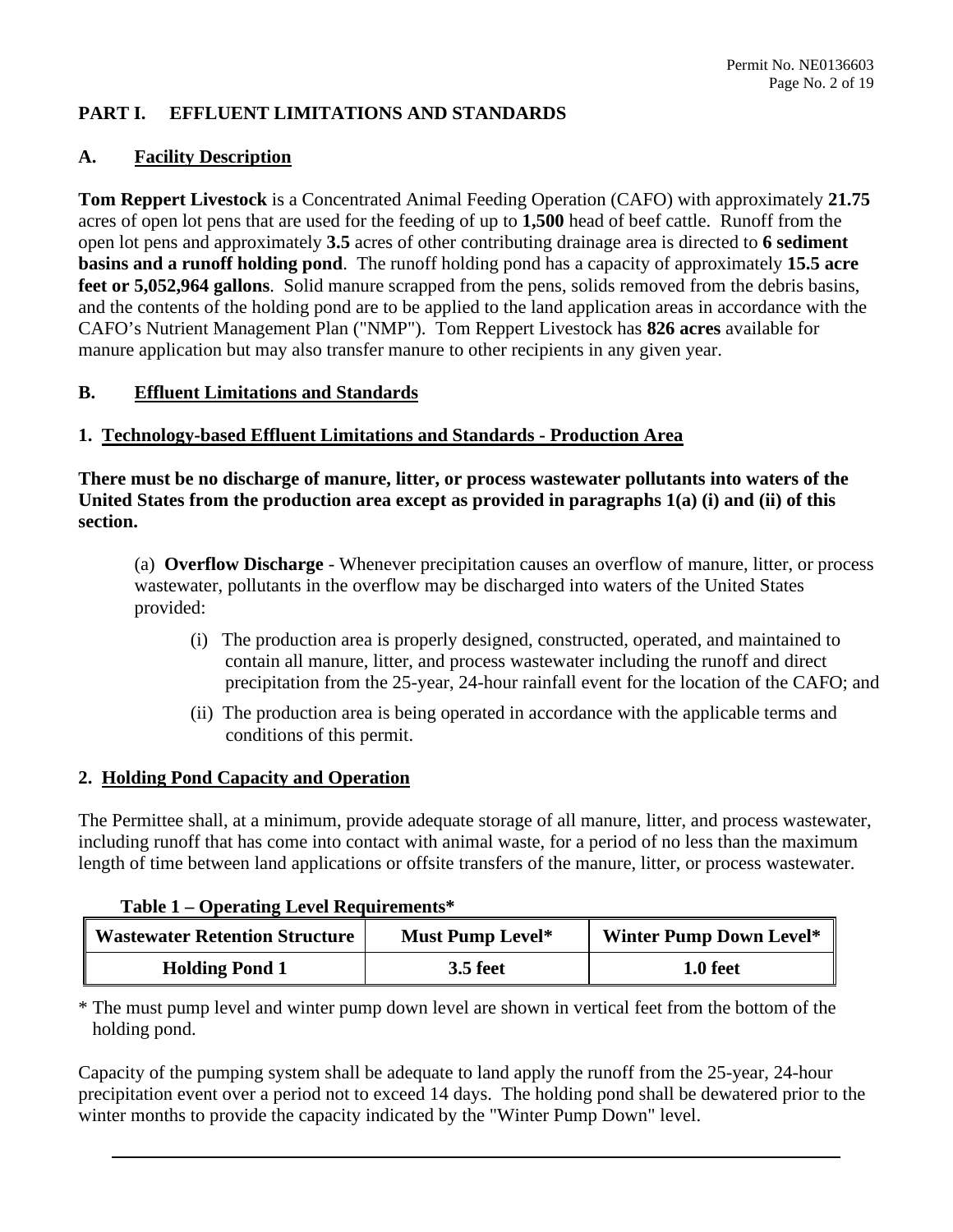For each day when the water level in the holding pond is above the "Must Pump" operating level, the Permittee shall maintain documentation of 1) land application procedures and information as required in this permit, or 2) the soil and/or weather conditions that made that particular day unsuitable as a dewatering day (see permit definitions).

## **3. Solid Wastes**

 Sludge or solids shall be removed from the retention structure(s) whenever the sludge accumulation exceeds the required operating level specified in Table 1. The Permittee shall not stockpile livestock material is utilized. waste in a location where it is likely to impact waters of the United States. Stockpiles shall be managed as necessary by use of cover material, diking, or other means to prevent a discharge until the stockpile

Sludge or solids shall not be allowed to accumulate such that it cannot be disposed of agronomically as provided in the NMP.

## **4. Markers and Measurements**

Daily precipitation shall be recorded from a rain gauge that is kept on site and properly maintained.

 sludge depths in increments of one foot. Permanent markers must be made of durable material and must Maintenance of a permanent marker (staff gauge or marking device) is required to measure the liquid and be permanently fixed and reference a permanently fixed benchmark or fixed elevation reference point adjacent to, and outside of, the waste containment area.

## **5. Additional Measures and Records for Production Area**

The Permittee must implement the following additional measures.

## (a) **Visual Inspections**

- (i) Weekly inspections of all storm water diversion devices, runoff diversion structures, and devices channeling contaminated storm water to debris basins and holding ponds;
- (ii) Daily inspections of all water lines, including drinking water or cooling water lines; and
- (iii) Weekly inspections of the holding pond(s). Such inspections shall include noting the level as indicated by a depth marker installed in the impoundment. Each depth marker must clearly indicate the minimum capacity necessary to contain the runoff and direct precipitation of the 25-year, 24-hour rainfall event for the location of the CAFO.
- (b) **Corrective Actions**  Any deficiencies that are identified in the above daily and weekly visual inspections must be corrected as soon as possible. Deficiencies not corrected within 30 days must be accompanied by an explanation of the factors preventing immediate correction.
- (c) **Mortality Handling**  The primary method of carcass disposal is rendering and the secondary is burial. Disposal of animal mortalities in any liquid manure or process wastewater systems is prohibited. Handle animal mortalities so as to prevent discharge of pollutants to surface water.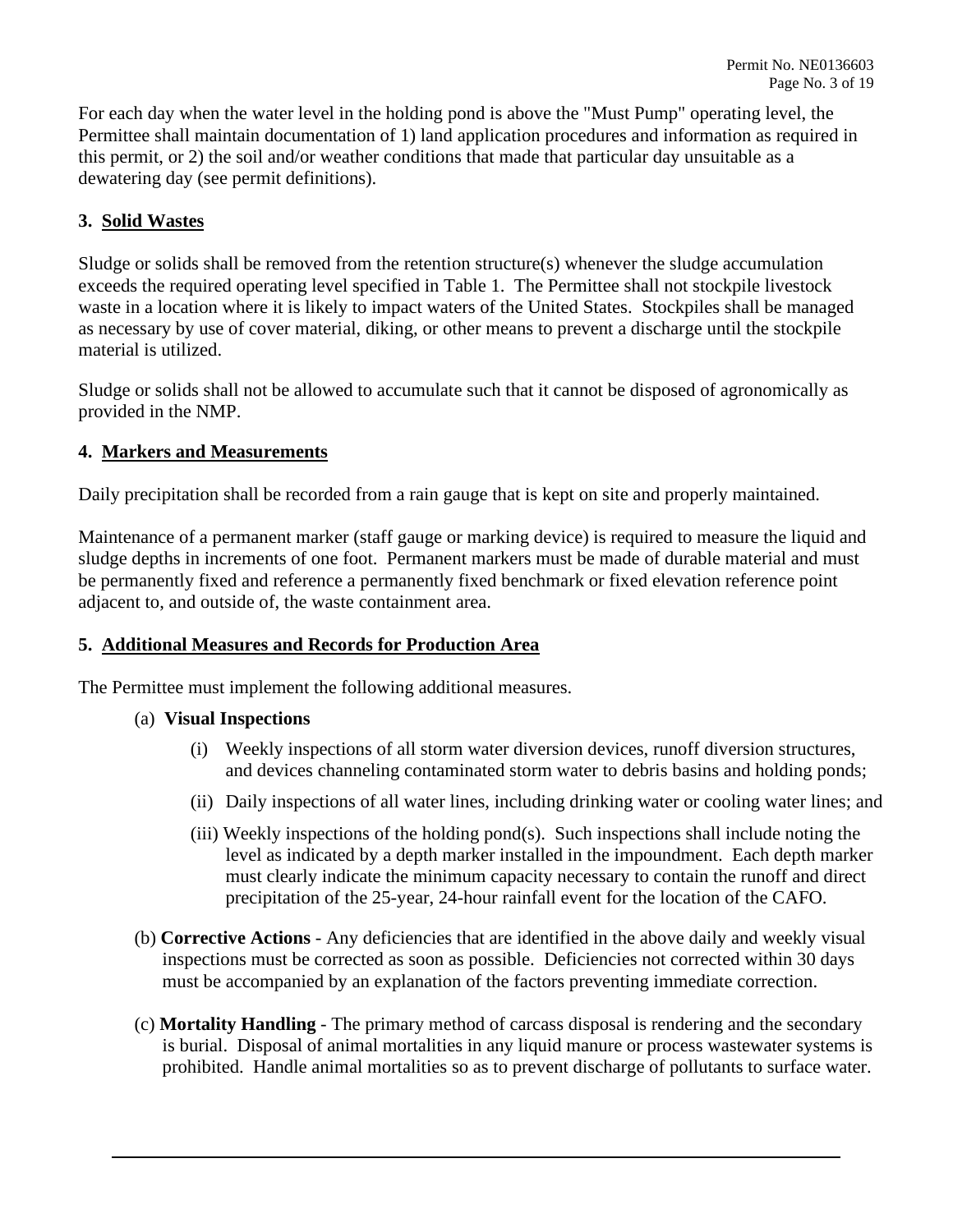- (d) **Record Keeping for Production Area**  The Permittee must maintain for a period of five years from the date they are created, complete on-site records of:
	- (i) implementation of all required additional measures for the production area included in this section [Part I. B. 5. (a), (b), and (c)] of this permit;
	- (ii) the as-built design and drawings of any manure or litter storage structures, including volume for solids accumulation, design treatment volume, total design volume, and approximate number of days of storage capacity; and
	- (iii) the date, time, and estimated volume of any overflow.

## **6. Technology-based Effluent Limitations and Standards - Land Application Areas Under the Control of the CAFO Owner/Operator**

The Permittee shall follow the approved site-specific NMP, the terms of which are incorporated as a part of this permit for land under the control of the NPDES Permittee. Land under the control includes:

- (a) Owned areas;
- (b) Rented or leased areas including land rented or leased solely for land application area; and
- (c) Any area where the NPDES Permittee stockpiles, spreads, or delivers waste to, or otherwise controls the timing, amount, or rate of land application.

## **7. Water Quality-based Effluent Limitations and Standards - Production Area**

Discharges to Water Quality Impaired Waters.

If the CAFO discharges to an impaired water within the reservation boundary with/or without an EPA approved Total Maximum Daily Load (TMDL), EPA will inform the facility if any additional limits or controls are necessary for the discharge to be consistent with water quality standards or the assumptions of any available wasteload allocation in the TMDL. Any additional limits or controls shall be included in the NMP.

## **8. The Terms of the NMP**

- accordance with subparagraph 9 and EPA's approval. (a) The Permittee must do the following to meet the 9 minimum site-specific enforceable terms of the NMP. The NMP will be effective for the duration of the permit, unless changed in
	- procedures to ensure proper operation and maintenance of the storage facilities; (i) Ensure adequate storage of manure, litter, and process wastewater, including
	- (ii) Ensure proper management of mortalities (i.e., dead animals) to ensure that they are not disposed of in a liquid manure, storm water, or process wastewater storage or treatment system that is not specifically designed to treat animal mortalities;
	- (iii) Ensure that clean water is diverted, as appropriate, from the production area;
	- (iv) Prevent the direct contact of confined animals with waters of the United States;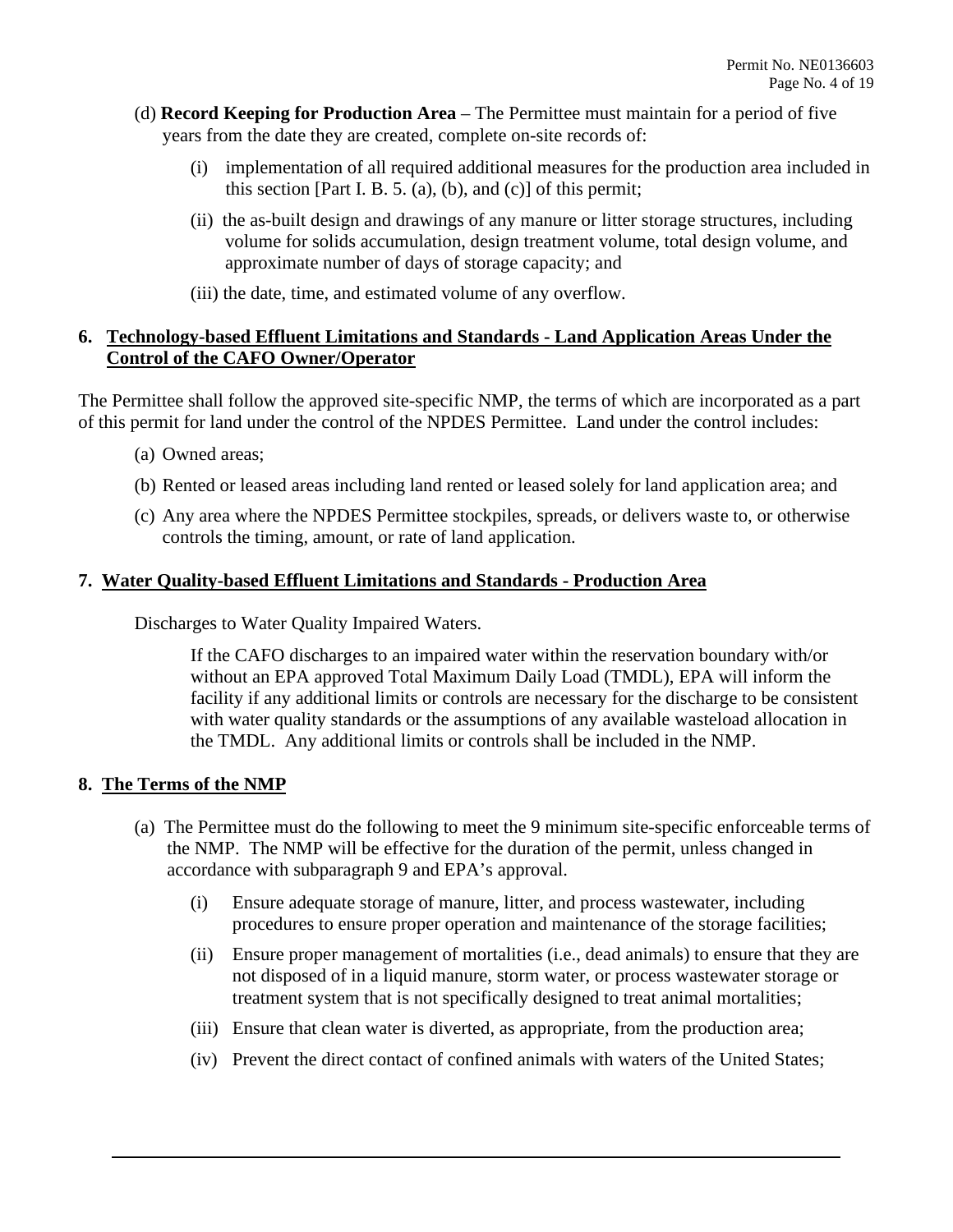- (v) Ensure that chemicals and other contaminants handled on-site are not disposed of in any manure, litter, process wastewater, or storm water storage or treatment system unless specifically designed to treat such chemicals or contaminants;
- specific land application maps in the NMP appendix); (vi) Identify appropriate site specific conservation practices to be implemented, including as appropriate buffers or equivalent practices, to control runoff of pollutants to waters of the United States (setback distances as specified in this permit; setbacks shown on
- (vii) Identify protocols for appropriate testing of manure, litter, process wastewater, and soil;
- Additional Terms of the NMP in Part I, B. 8. b); and (viii) Establish protocols to land apply manure, litter, or process wastewater in accordance with site specific nutrient management practices that ensure appropriate agricultural utilization of the nutrients in the manure, litter, or process wastewater (under
- (ix) Identify specific records that will be maintained.
- (b) Additional Terms of the Nutrient Management Plan for Land Application (Narrative Approach):
	- (i) List of the fields and acres available for land application (land application maps with setbacks are included in the NMP);
	- (ii) Timing limitations (none applicable);
	- (iii) The outcome of the field-specific assessment of the potential for phosphorus transport from each field. Referred to as the P-Index (as specified in the NMP);
	- (iv) The crops to be planted in each field (includes alternative crops as specified in the NMP**)**;
	- (v) The realistic/expected yield goal for each crop **(**as specified in the NMP**)**;
	- (vi) The nitrogen and phosphorus recommendations (or uptake) for each crop for each field (as specified in the NMP);
	- (vii) The methodology or calculations used to derive the amounts of manure, litter, and process wastewater to be land applied (as discussed in the NMP); and
	- the NMP and to be submitted annually with the annual report). (viii) The maximum amount of nitrogen and/or phosphorus derived from all sources of nutrients, for each crop in the NMP, in pounds per acre, for each field (as specified in

#### **9. Changes to the Nutrient Management Plan**

- a. The CAFO owner or operator shall provide the EPA Director, if requested, with the most of the results of calculations of application rates for manure, litter, and process wastewater as required in Part III. B. 9. current version of the NMP and identify changes from the previous version, with the exception
- revised NMP to ensure that it meets the requirements of the applicable effluent limitations and b. When changes to an NMP are submitted to the EPA Director, the Director will review the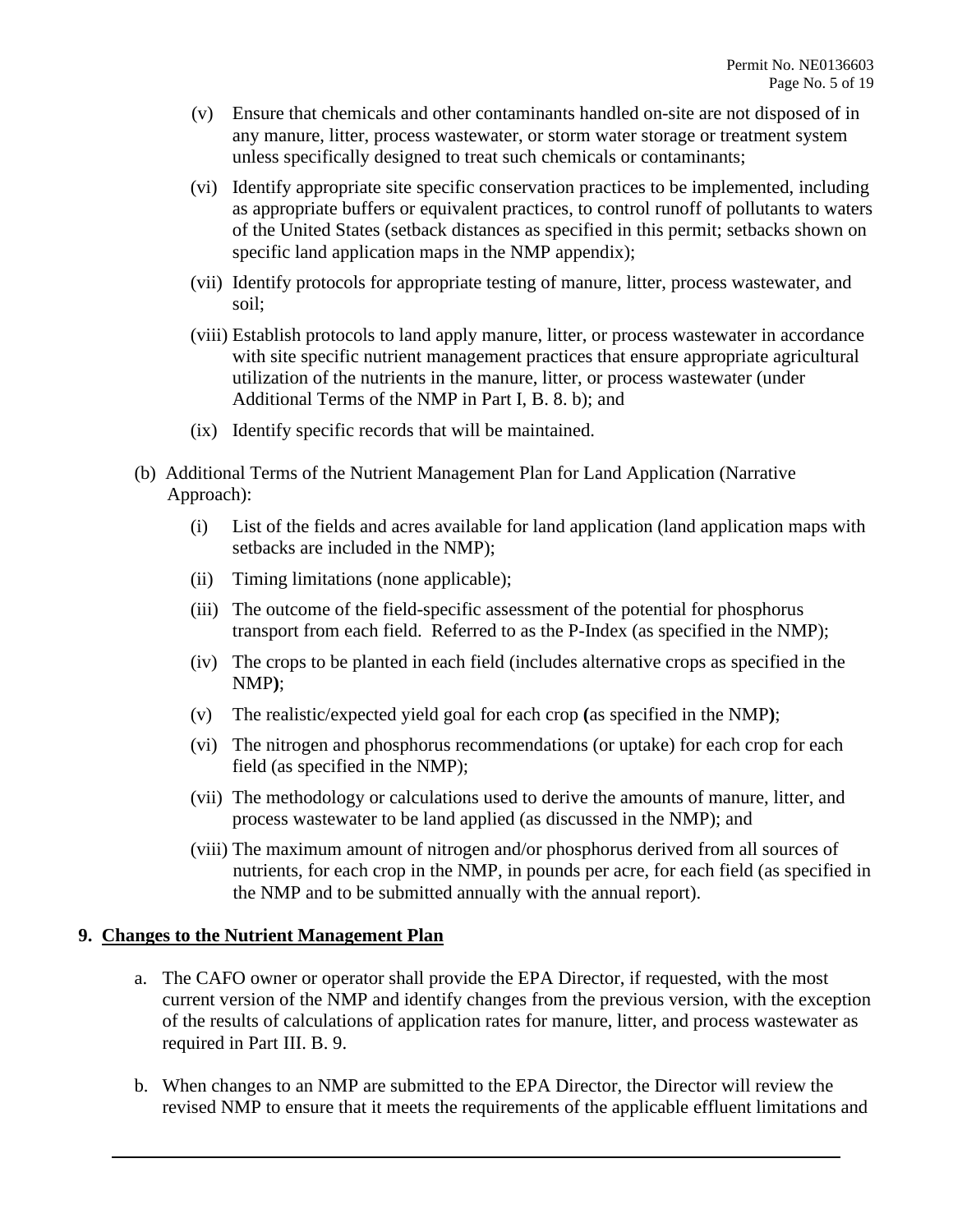standards and shall determine whether the changes to the NMP necessitate revision to the determine whether such changes are substantial. Substantial changes to the terms of a NMP terms of the NMP incorporated into the permit issued to the CAFO. The Director must incorporated as terms and conditions of a permit include, but are not limited to:

- i. Addition of new land application areas not previously included in the NMP;
- ii. Addition of any crop or other uses not included in the terms of the NMP; and
- iii. Changes to site specific components of the NMP, where such changes are likely to increase the risk of nitrogen and phosphorus transport to waters of the United States.
- c. If the EPA Director determines that the changes to the terms of the NMP are not substantial, the Director will include the revised NMP in the permit record, revise the terms of the permit based on the site specific NMP, and notify the Permittee and the public of any changes to the terms of the permit based on revisions to the NMP.
- the Permittee available for public review and comment, and respond to all significant d. If the EPA Director determines that the changes to the terms of the NMP are substantial, the Director will notify the public, make the proposed changes and the information submitted by comments received during the comment period. The Director may require the Permittee to further revise the NMP, if necessary. Once the Director incorporates the revised terms of the NMP into the permit, the Director will notify the Permittee of the revised terms and conditions of the permit.

#### **10. Manure and Soil Sampling**

 Manure and process wastewater must be analyzed at least once annually for nitrogen and phosphorus any manure or process wastewater and then at least every five years thereafter if used anytime in the five years for land application. The results of these analyses must to be used in determining application rates content. Soil phosphorus content shall be analyzed at each application site prior to the first application of for manure, litter, and process wastewater.

## **11. Inspection of Land Application Equipment for Leaks**

The Permittee shall annually inspect equipment used for land application of manure, litter, or process wastewater for leaks.

#### **12***.* **Record Keeping Requirements**

The Permittee shall maintain for a period of five years complete on-site records, including the site-specific NMP, documenting implementation of all required land application practices, in accordance with the specifications in Part II. B. Inspection, Monitoring, and Recordkeeping Requirements of this permit.

#### **C. Best Management Practices**

 **Land Application Setback Requirements** – Manure, litter, or process wastewater may not be applied or stockpiled closer than 100 feet to any down-gradient surface waters of the United States, open tile line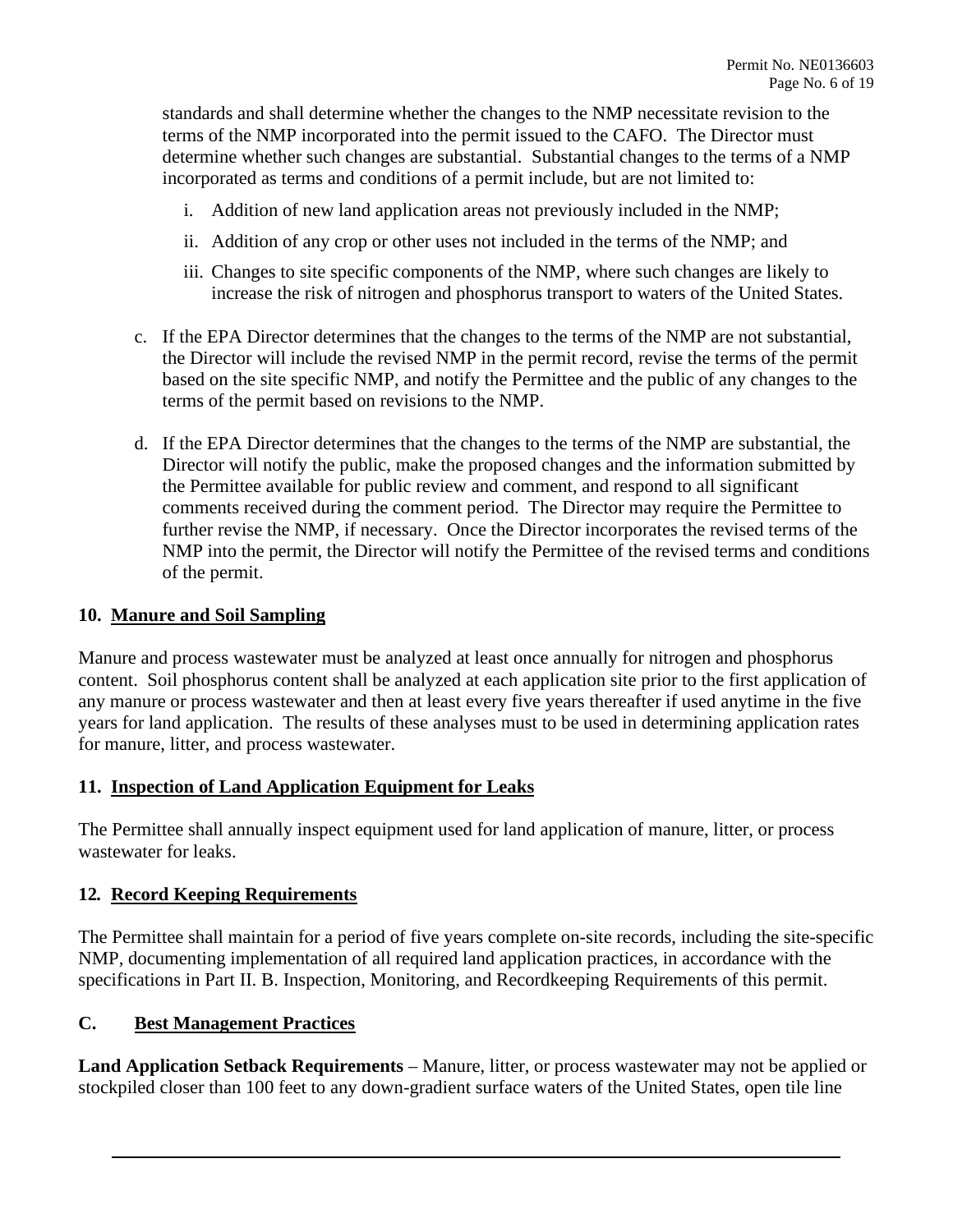intake structures, sinkholes, agricultural well heads, or other conduits to surface waters of the United States.

## As a compliance alternative, the permittee may:

- (i) substitute a 35-foot wide permanent strip of a dense perennial vegetated buffer where applications of manure, litter, or process wastewater are prohibited, or
- (ii) demonstrate to EPA Region, VII that a setback or buffer is not necessary because implementation of alternative conservation practices or field-specific conditions will provide pollutant reductions equivalent to or better than the reductions that would be achieved by the 100-foot setback.

## **D**. **Agricultural Stormwater**

 A discharge from the land areas under the control of the Permittee is prohibited, except for discharges of agricultural storm water. For the purposes of this permit, agricultural storm water is a precipitation Permittee where the manure, litter, or process wastewater has been applied in accordance with the terms related discharge of manure, litter, or process wastewater from land areas under the control of the of the nutrient management plan, as specified in this permit.

## **E. Facility Closure**

The following conditions shall apply to the closure of the holding pond(s).

## **1. Closure of the Holding Pond(s) and Other Surface Impoundments**

- (a) The holding pond(s) shall not be abandoned but shall be maintained at all times until closed in compliance with this section.
- pond(s) is not in use for a period of 12 consecutive months, it must be properly closed unless the Prior to restoration or use of the structure, the Permittee shall notify EPA and provide the (b) The holding pond(s) must be properly closed if the Permittee ceases operation. In addition, if the facility is financially viable, intends to resume use of the structure at a later date, and either: 1) maintains the structure as though it were actively in use, to prevent compromise of structural integrity; or 2) removes manure and wastewater to a depth of one foot or less and refills the structure with clean water to preserve the integrity of the synthetic or earthen liner. In either case, the Permittee shall notify EPA of the action taken, and shall conduct the routine inspections, maintenance, and record keeping required by this permit as though the structure were in use. opportunity for inspection.
- (c) Closure of the holding pond(s) must be consistent with Natural Resources Conservation Service (NRCS), Conservation Practice Standard, Waste Facility Closure, Code 360. Consistent with this standard, the Permittee shall remove all waste materials to the maximum extent practicable and dispose of them in accordance with the Permittee's NMP, unless authorized in writing by EPA.
- (d) Unless otherwise authorized in writing by EPA, completion of closure of the pond(s) shall occur as promptly as possible after the Permittee ceases to operate or, if the Permittee has not ceased operations, 12 months from the date on which the use of the structure ceased, unless the lagoons or basins are being maintained for possible future use in accordance with the requirements herein.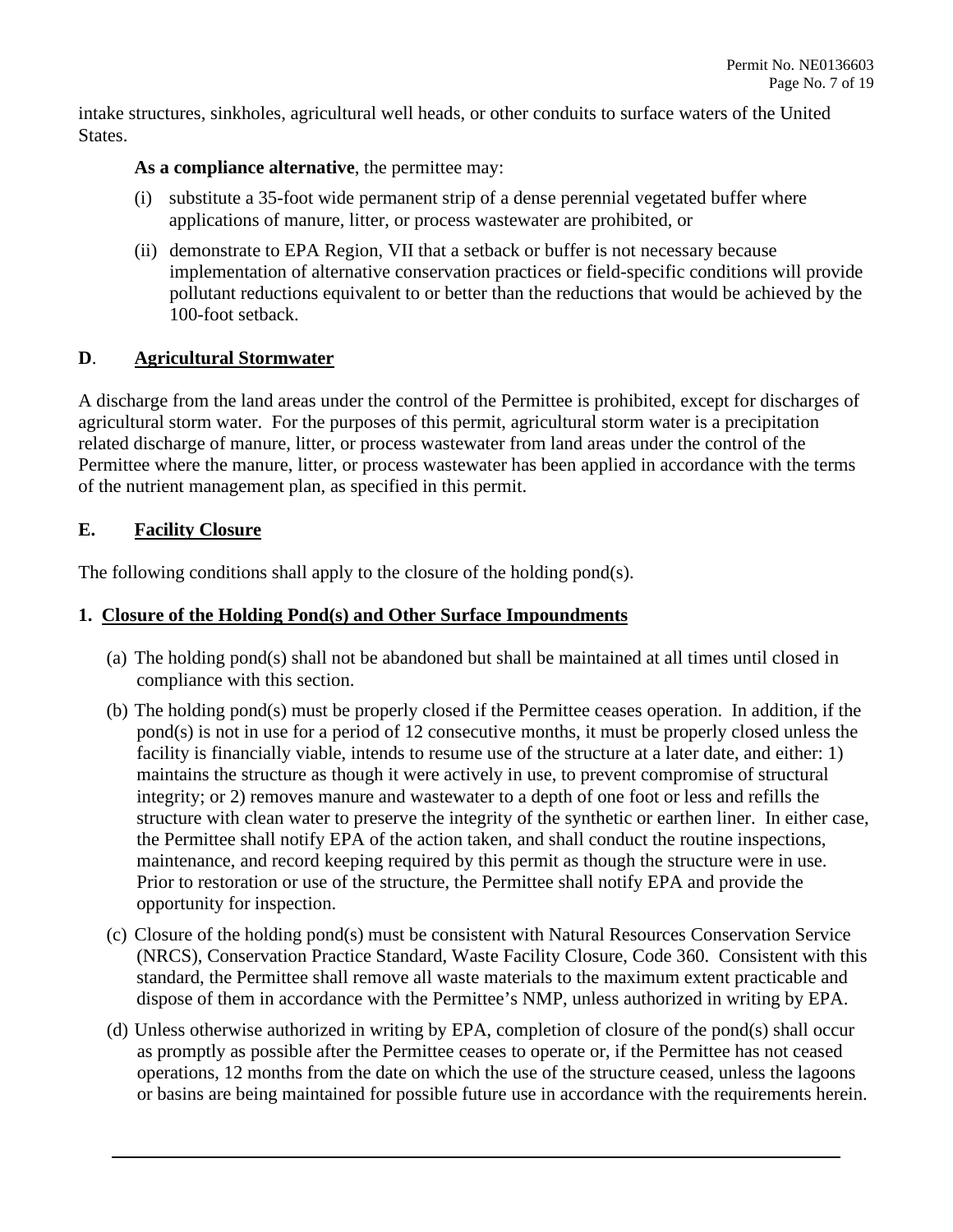## **F. Requirements for the Transfer of Manure, Litter, and Process Wastewater**

In cases where CAFO-generated manure, litter, or process wastewater is sold or given away, the Permittee must comply with the following conditions:

- (a) Maintain records showing the date and amount of manure, litter, and/or process wastewater that leaves the permitted operation;
- (b) Record the name and address of the recipient(s);
- litter, and/or process wastewater; and (c) Provide the recipient(s) with representative information on the nutrient content of the manure,
- (d) Retain these records on-site for a period of five years and submit these records to EPA upon request.

#### **Part II. INSPECTION, MONITORING, AND RECORD KEEPING REQUIREMENTS**

## **A. Notification of Discharges Resulting from Manure, Litter, and Process Wastewater Storage, Handling, On-site Transport, and/or Application**

#### **1. Discharge of Pollutants**

required to: If, for any reason, there is a discharge of pollutants to a water of the United States, the Permittee is

- required to: (a) Call the EPA, Region VII Water Branch Chief, Enforcement & Compliance Assurance Division (ECAD), within 24 hours of becoming aware of the discharge at **913-551-7810 or 913-281-0991** after 5 p.m. Monday - Friday or weekends and holidays; and
	- (b) Notify EPA in writing within **seven (7) days** of the discharge from the facility. The Permittee shall keep a copy of the notification submitted to EPA. The discharge notification shall include the following information:
		- (i) A description of the discharge and its cause, including a description of the flow path to the receiving water body;
		- (ii) An estimate of the flow and volume discharged;
		- (ii) An estimate of the flow and volume discharged; (iii) A description of the impact on the receiving water body;
		- (iv) The period of the discharge, including starting dates and times, and if not corrected, the anticipated time it is expected to cease and the steps being taken or to reduce, eliminate, and prevent recurrence of the discharge; and
		- (v) The written discharge notification shall be submitted to the following address:

 Enforcement & Compliance Assurance Division Chief, Water Branch U.S. EPA REGION VII 11201 Renner Boulevard Lenexa, KS 66219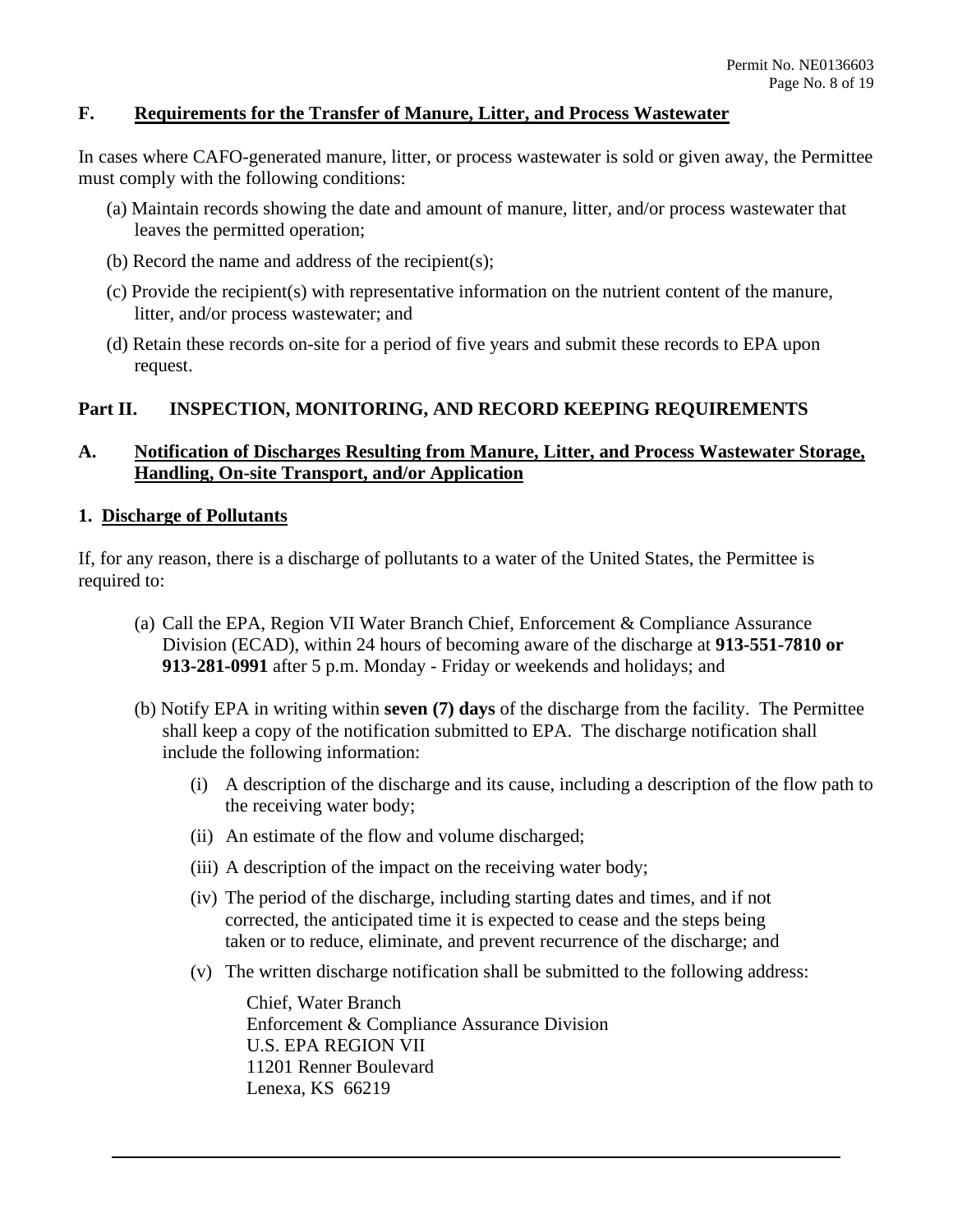(vi) And a copy of the written discharge notification shall be submitted to:

 Macy, Nebraska 68039 Tribal Chairperson Omaha Tribe of Nebraska P.O. Box 400

## **B. Inspection, Monitoring, and Record Keeping Requirements**

The Permittee shall inspect, monitor, and record the results of such inspection and monitoring in accordance with the requirements of the following table:

| <b>Large CAFO Permit Record Keeping Requirements</b>                                                                                                                                                                                                                                                            |                      |                                            |  |  |
|-----------------------------------------------------------------------------------------------------------------------------------------------------------------------------------------------------------------------------------------------------------------------------------------------------------------|----------------------|--------------------------------------------|--|--|
| <b>Parameter</b>                                                                                                                                                                                                                                                                                                | <b>Units</b>         | <b>Frequency</b>                           |  |  |
| <b>Permit and Nutrient Management Plan</b>                                                                                                                                                                                                                                                                      |                      |                                            |  |  |
| CAFO must maintain on-site a copy of the current NPDES permit,<br>including the permit authorization notice                                                                                                                                                                                                     | N/A                  | Maintain at all<br>times                   |  |  |
| CAFO must maintain on-site a current site specific NMP that<br>reflects existing operational characteristics; operation must also<br>maintain on-site all necessary records to document that the NMP is<br>being properly implemented with respect to the minimum<br>practices defined in 40 CFR $\S$ 122.42(e) | N/A                  | Maintain at all<br>times                   |  |  |
| <b>Soil and Manure/Wastewater Nutrient Analysis</b>                                                                                                                                                                                                                                                             |                      |                                            |  |  |
| Analysis of manure, litter, and process wastewater to determine<br>nitrogen and phosphorus content <sup>1</sup>                                                                                                                                                                                                 | ppm or<br>pounds/ton | At least<br>annually                       |  |  |
| Analysis of soil in all fields where land application activities are<br>conducted to determine phosphorus content <sup>1</sup>                                                                                                                                                                                  | ppm                  | At least once<br>every 5 years             |  |  |
| <b>Operation and Maintenance</b>                                                                                                                                                                                                                                                                                |                      |                                            |  |  |
| Visual inspection of all water lines                                                                                                                                                                                                                                                                            | N/A                  | Daily <sup>2</sup>                         |  |  |
| Inspections at least once a year to determine the sludge and<br>sediment accumulation level in liquid impoundments                                                                                                                                                                                              | N/A                  | At least<br>annually                       |  |  |
| Documentation of depth of manure and process wastewater in all<br>liquid impoundments                                                                                                                                                                                                                           | Feet                 | Weekly                                     |  |  |
| Weekly inspections at the production area of all storm water<br>diversion devices, runoff diversion structures, and devices<br>channeling contaminated storm water to the facilities                                                                                                                            | N/A                  | Weekly                                     |  |  |
| Documentation of all corrective actions taken; deficiencies not<br>corrected within 30 days must be accompanied by an explanation<br>of the factors preventing immediate correction                                                                                                                             | N/A                  | When corrective<br>actions are<br>required |  |  |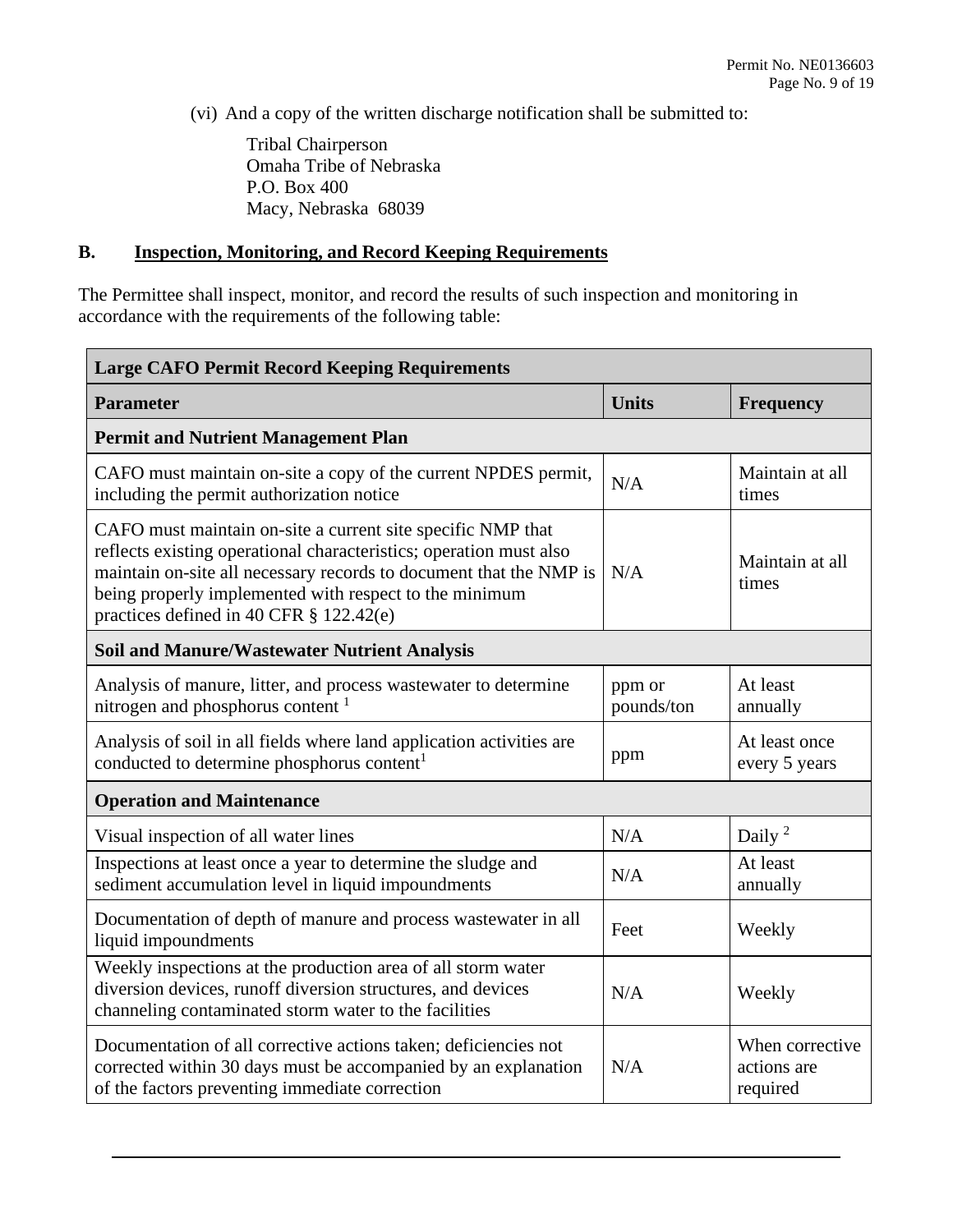| <b>Large CAFO Permit Record Keeping Requirements</b>                                                                                                                                                                                                 |                                                                                                                  |                                                                                                |  |  |
|------------------------------------------------------------------------------------------------------------------------------------------------------------------------------------------------------------------------------------------------------|------------------------------------------------------------------------------------------------------------------|------------------------------------------------------------------------------------------------|--|--|
| <b>Parameter</b>                                                                                                                                                                                                                                     | <b>Units</b>                                                                                                     | Frequency                                                                                      |  |  |
| Documentation of animal mortality handling practices                                                                                                                                                                                                 | Per animal<br>unit                                                                                               | When required                                                                                  |  |  |
| Design documentation for all manure, litter, and wastewater<br>storage structures including the following information:<br>Volume for solids accumulation<br>• Design treatment volume<br>• Total design storage volume<br>• Days of storage capacity | <b>All Volumes</b><br>must be in<br>acre feet or<br>gallons<br>Calendar days                                     | Once in the<br>permit term<br>Updates are<br>required if/when<br>facility design is<br>revised |  |  |
| Documentation of all overflows from all manure and wastewater<br>retention structures and any discharges into waters of the U.S.<br>from manure stockpiles shall include:<br>• Date and time of overflow or discharge                                | Month/day/yr                                                                                                     | Per overflow                                                                                   |  |  |
| • Estimated volume of overflow or discharge                                                                                                                                                                                                          | Volume in<br>gallons                                                                                             | event                                                                                          |  |  |
| <b>Land Application</b>                                                                                                                                                                                                                              |                                                                                                                  |                                                                                                |  |  |
| For each application event where manure, litter, or process wastewater is applied, documentation of<br>the following by field:                                                                                                                       |                                                                                                                  |                                                                                                |  |  |
| • Date of application<br>• Method of application<br>• Weather conditions at the time of application and for 24<br>hours prior to and following application<br>• Total amount of nitrogen and phosphorus applied                                      | • Month/day/yr<br>• Broadcast or<br>incorporated<br>• Inches/day of<br>precipitation<br>• Pounds/acre<br>N and P | Per application<br>event                                                                       |  |  |
| Documentation of the actual crop planted and actual yield for each<br>field                                                                                                                                                                          | Yield in<br>bushels/acre                                                                                         | Annual                                                                                         |  |  |
| Documentation of test methods and sampling protocols used to<br>sample and analyze manure, litter, and wastewater and soil                                                                                                                           | N/A                                                                                                              | Once in the<br>permit term<br>unless revised                                                   |  |  |
| Documentation of the basis for the application rates used for each<br>field where manure, litter, or wastewater is applied                                                                                                                           | N/A                                                                                                              | Once in the<br>permit term<br>unless revised                                                   |  |  |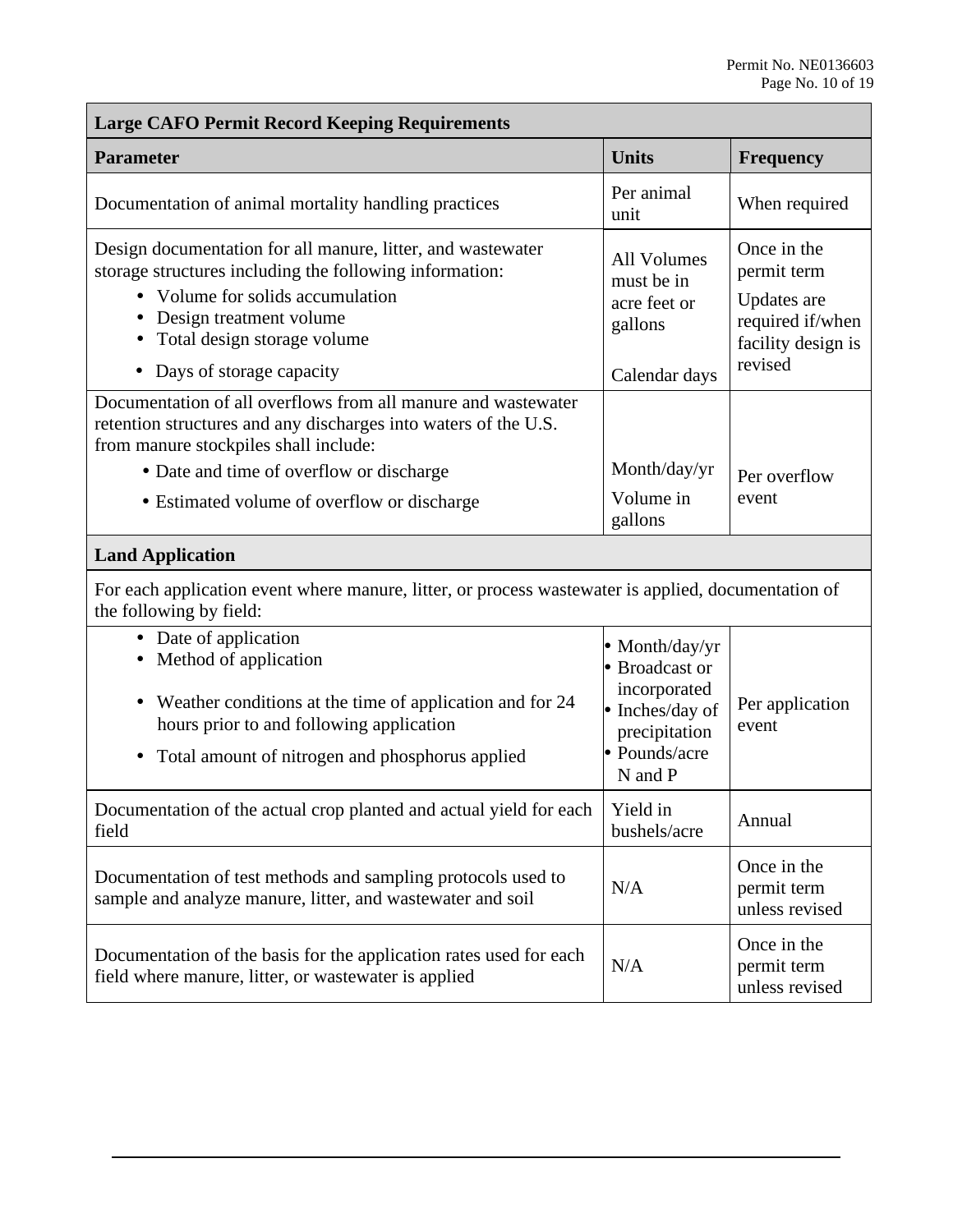## **Large CAFO Permit Record Keeping Requirements**

| <b>Parameter</b>                                                                                                                                                                   | <b>Units</b> | <b>Frequency</b>                                                                               |
|------------------------------------------------------------------------------------------------------------------------------------------------------------------------------------|--------------|------------------------------------------------------------------------------------------------|
| Documentation showing total nitrogen and phosphorus to be<br>applied to each field including nutrients from the application of<br>manure, litter, and wastewater and other sources | Pounds/acre  | Once in the<br>permit term<br>Updates are<br>required if/when<br>facility design is<br>revised |
| Documentation of manure application equipment inspection                                                                                                                           | N/A          | Annually                                                                                       |

 $<sup>1</sup>$  Refer to the NRCS Nebraska nutrient management technical standard for the specific analyses to be used.</sup>

 $2$  Visual inspections shall take place daily during the course of normal operations. Operations may choose to make a weekly entry that the required daily inspections have been completed.

## **PART III. ANNUAL REPORTING REQUIREMENTS**

## **A. Reporting Deadline**

 The Permittee must submit an annual report to EPA by March **31ST** of each year. The annual report shall be submitted to EPA, Region VII at:

> Water Division, Permits & Loans Branch CAFO Permit Coordinator U.S. EPA REGION VII 11201 Renner Boulevard Lenexa, KS 66219

#### **Contents of Annual Report**

# **B.** Contents of Annual Report<br>The annual report must include the following information:

- 1. The maximum number and type of animals confined at any one time during each month of the year, whether in open confinement or housed under roof;
- 2. Estimated amount of total manure, litter, and process wastewater generated by the CAFO in the previous 12 months (tons/gallons);
- 3. Estimated amount of total manure, litter and process wastewater transferred to other person(s) by the CAFO in the previous 12 months (tons/gallons);
- 4. Total number of acres under control of the CAFO that were used for land application of manure, litter, and process wastewater in the previous 12 months;
- have occurred in the previous 12 months, including date, time, and approximate volume; 5. Summary of all manure, litter, and process wastewater discharges from the production area that
- have occurred in the previous 12 months, including date, time, and approximate volume;<br>6. A statement indicating whether the current version of the NMP was developed or approved by a certified nutrient management planner;
- 7. Actual crops planted and actual yields for each field for the preceding twelve (12) months;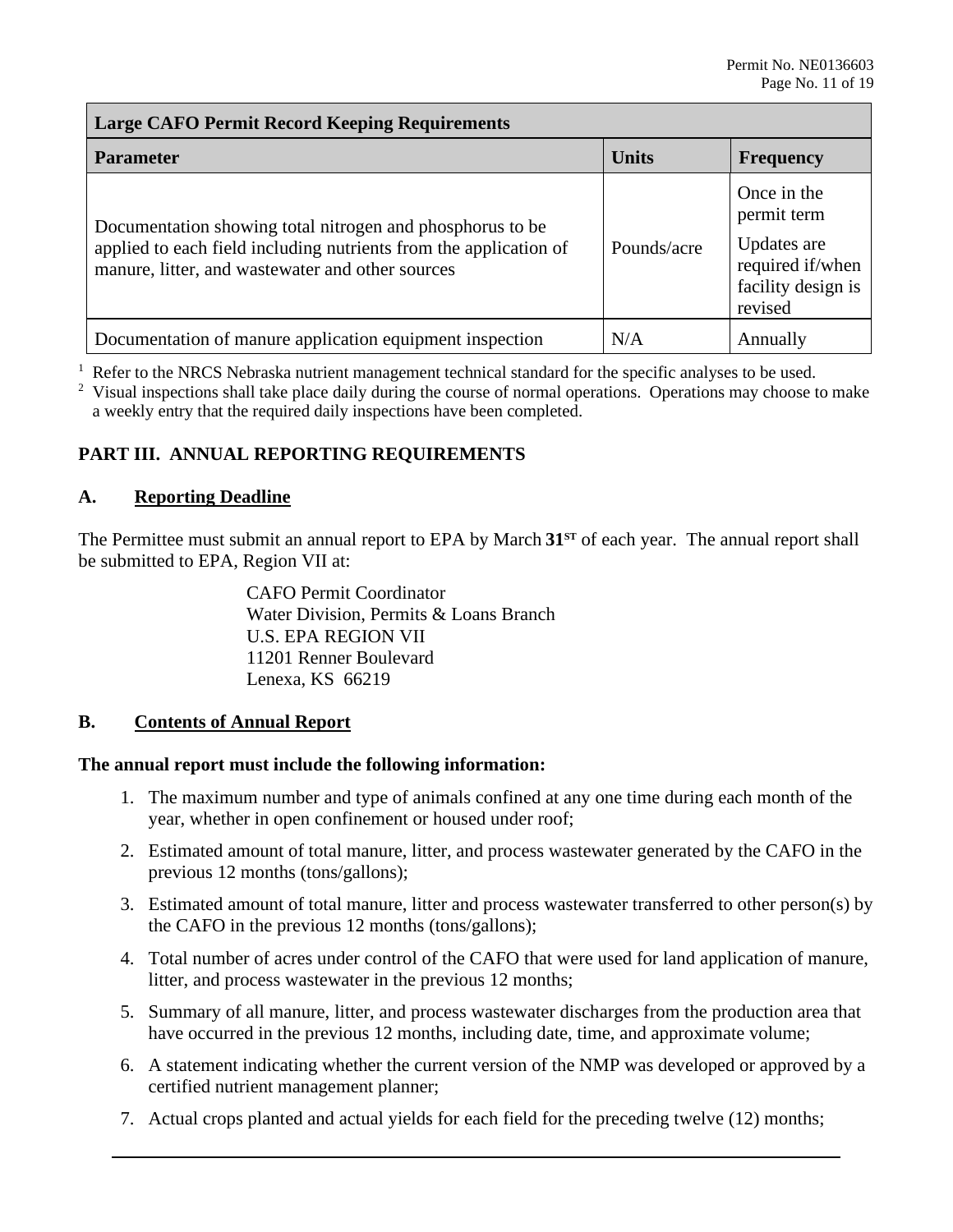- 8. Results of all samples of manure, litter, or process wastewater for nitrogen and phosphorus content for manure, litter, and process wastewater that was land applied;
- 9. Results of calculations conducted in accordance with those submitted in the approved NMP;
- 10. Amount of manure, litter, and process wastewater applied to each field during the preceding twelve (12) months;
- 11. The results of any soil testing conducted during the preceding twelve (12) months; and
- 12. The amount of any supplemental fertilizer applied during the preceding twelve (12) months.

## **PART IV. STANDARD PERMIT CONDITIONS**

## **A. General Conditions**

## **1. Introduction**

In accordance with the provisions of 40 CFR § 122.41, et. seq., this permit incorporates by reference all conditions and requirements applicable to NPDES Permits set forth in the Act, as well as all applicable regulations.

## **2. Duty to Comply**

The Permittee must comply with all conditions of this permit. Any permit noncompliance constitutes a violation of the Act and is grounds for enforcement action(s), changes to or termination of the permit, or denial of a permit renewal application.

## **3. Duty to Reapply**

 permit, the Permittee must apply for and obtain a new permit. The Permittee shall submit a new If the Permittee wishes to continue an activity regulated by this permit after the expiration date of this application to the U.S. EPA, at least 180 days before the expiration date of this permit. The application shall be sent to:

> CAFO Permit Coordinator Water Division, Permits & Loans Branch U.S. EPA REGION VII 11201 Renner Boulevard Lenexa, KS 66219

The terms and conditions of this permit continue in force until the effective date of the new permit (or permit denial) only if the Permittee has submitted a timely and complete application under 40 CFR § 122.21 for a renewal permit and the Permitting Authority, through no fault of the Permittee, does not issue a new permit (or deny the permit) before the expiration date of this permit. The permit continued beyond the expiration date remains fully effective and enforceable, subject to the actions set forth in 40 CFR § 122.6(c).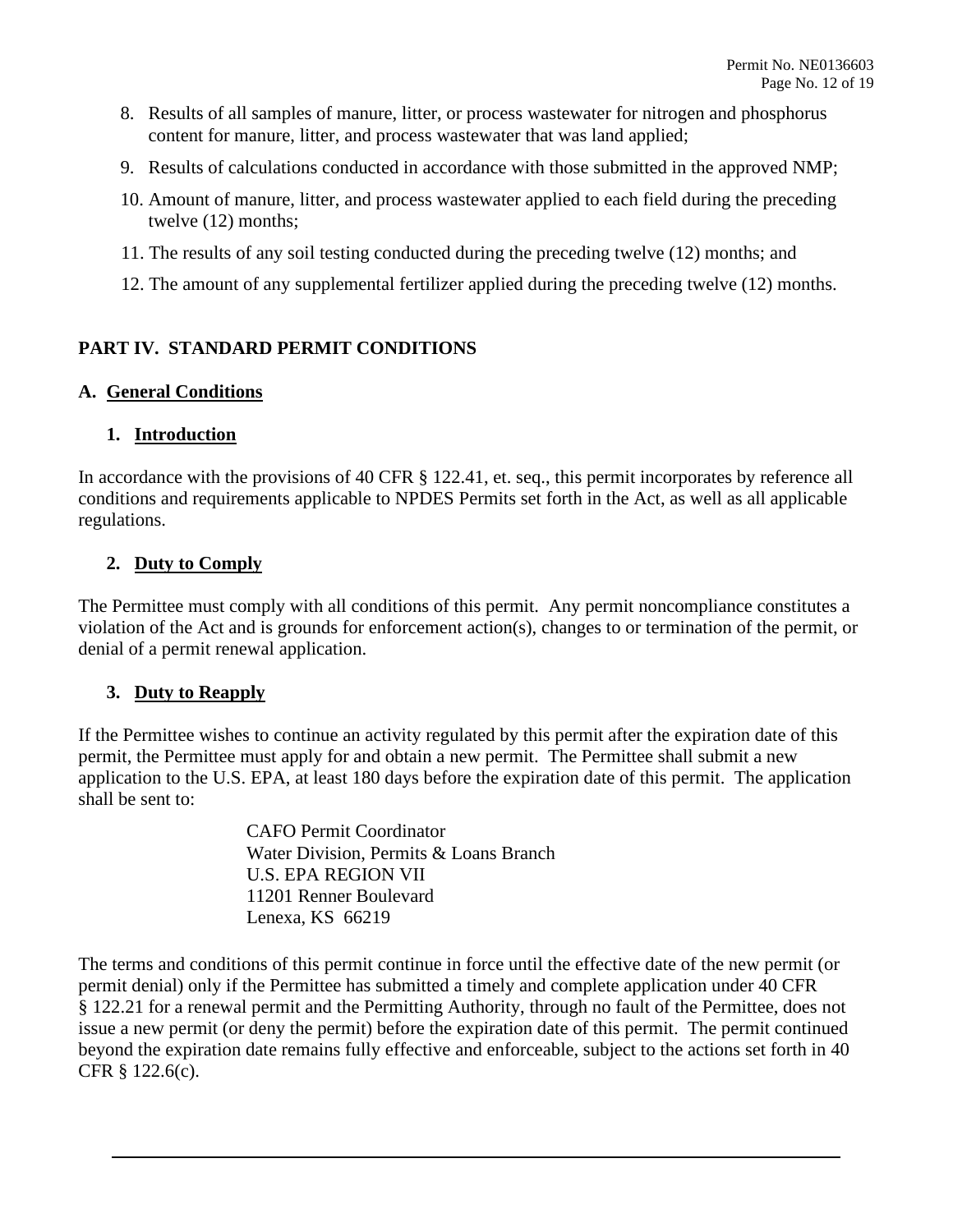## **4. Permit Actions**

 This permit may be modified, revoked and reissued, or terminated for cause. The filing of a request for a permit modification, revocation and reissuance, or termination, or a notification of planned changes or anticipated noncompliance, does not suspend the Permittee's obligation to comply with the permit condition.

## **5. Property Rights**

The issuance of this permit does not convey any property rights of any sort, or any exclusive privileges, nor does it authorize any injury to private property or any invasion of personal rights, nor any infringement of Federal, State/Tribal or local laws or regulations.

## **6. Duty to Provide Information**

 may request to determine whether cause exists for modifying, revoking and reissuing, or terminating this upon request, copies of records that must be kept as required by this permit. The Permittee shall furnish to the Director, within a reasonable time, any information which the Director permit, or to determine compliance with this permit. The Permittee shall also furnish to the Director,

## **7. Criminal and Civil Liability**

Nothing in this permit shall be construed to relieve the Permittee from civil or criminal penalties for noncompliance. Any false or materially misleading representation or concealment of information required to be reported by the provisions of this permit, the Act, or applicable regulations, which avoids or effectively defeats the regulatory purpose of the permit may subject the Permittee to criminal enforcement pursuant to 18 U.S.C. Section 1001.

## **8. State/Tribal Laws**

 Nothing in this permit shall be construed to preclude the institution of any legal action or relieve the State/Tribal law or regulation under authority preserved by Section 510 of the Act. Permittee from any responsibilities, liabilities, or penalties established pursuant to any applicable

## **9. Severability**

The provisions of this permit are severable, and if any provision of this permit or the application of any provision of this permit to any circumstance is held invalid, the application of such provision to other circumstances, and the remainder of this permit, shall not be affected thereby.

## **B. Proper Operation and Maintenance**

## **1. Need to Halt or Reduce Activity not a Defense**

It shall not be a defense for a Permittee in an enforcement action to plead that it would have been necessary to halt or reduce the permitted activity in order to maintain compliance with the conditions of this permit.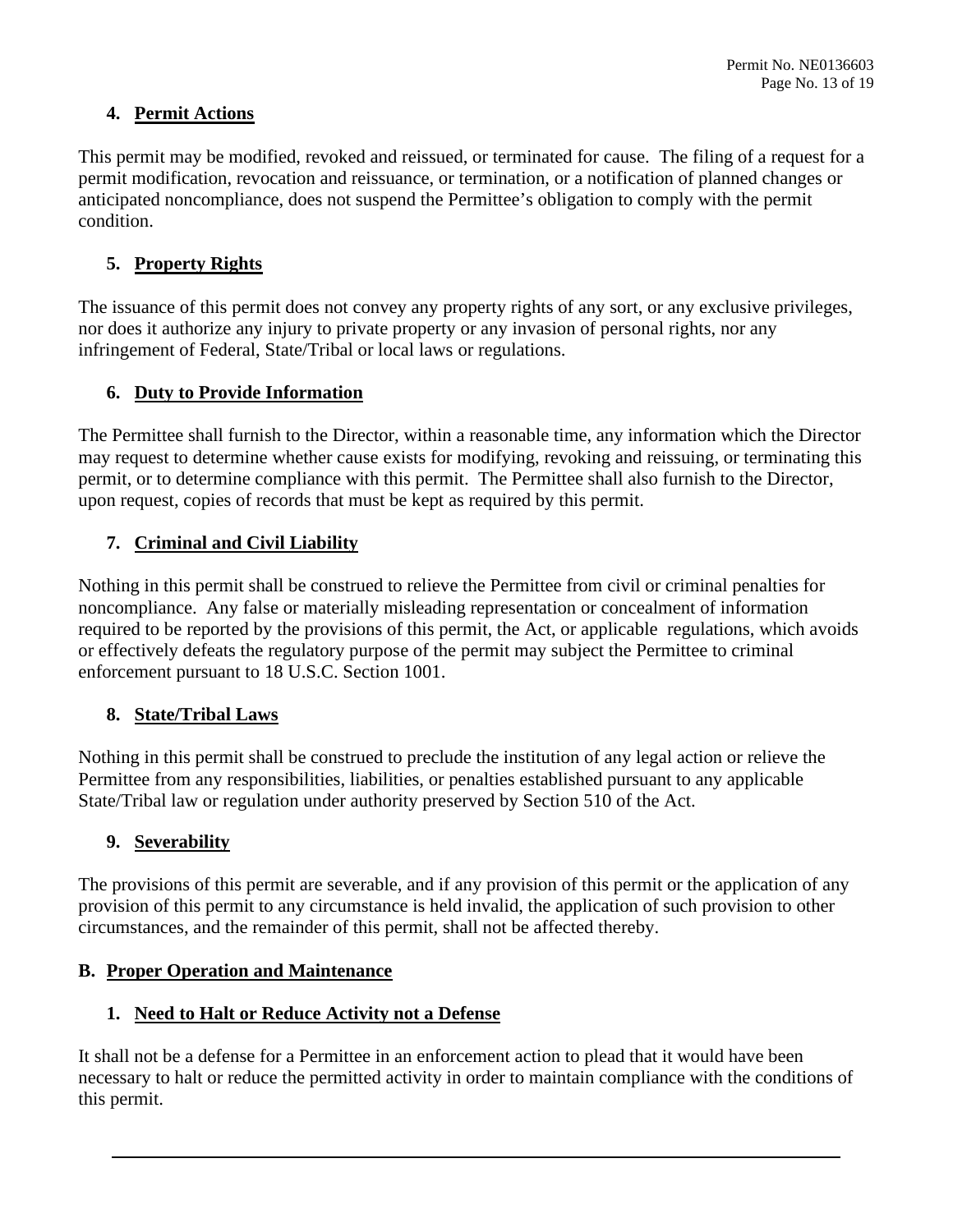## **2. Duty to Mitigate**

The Permittee shall take all reasonable steps to minimize or prevent any discharge in violation of this permit which has a reasonable likelihood of adversely affecting human health or the environment.

## **3. Proper Operation and Maintenance**

 the conditions of this permit. The Permittee shall, at all times, properly operate and maintain all facilities and systems of treatment and control (and related appurtenances) which are installed or used by the Permittee to achieve compliance with the conditions of this permit. This provision requires the operation of backup or auxiliary facilities or similar systems which are installed by the Permittee only when necessary to achieve compliance with

## **C. Monitoring and Records**

## **1. Inspection and Entry**

 credentials and other documents as may be required by law, entry into where the regulated activities or inspect facilities, practices, operations, and equipment; and sample or monitor at reasonable times for the The Permittee shall allow the EPA, or an authorized representative of EPA, upon the presentation of valid records are present. The Director must have access to and be able to make copies of any required records; purpose of assuring permit compliance or as otherwise authorized by the Act, any substances or parameters at any location.

## **2. Representative Sampling**

Samples and measurements taken for the purpose of monitoring shall be representative of the monitored activity.

## **3. Retention of Records**

 records, copies of all reports required by this permit, and records of all data used to complete the **measurement, report, or application.** This period may be extended by request of the Permitting Authority at any time. Data collected on site, data used to prepare annual reports, copies of annual The Permittee shall retain records of all monitoring information, including all calibration and maintenance application for this permit, **for a period of at least five years from the date of the sample,**  reports, and a copy of this NPDES permit must also be maintained on site.

## **4. Records Content**

Records of monitoring information shall include:

- (a) The date, exact place, and time of sampling or measurements;
- (b) The individual(s) who performed the sampling or measurements;
- (c) The date(s) analyses were performed;
- (d) The individual(s) who performed the analyses;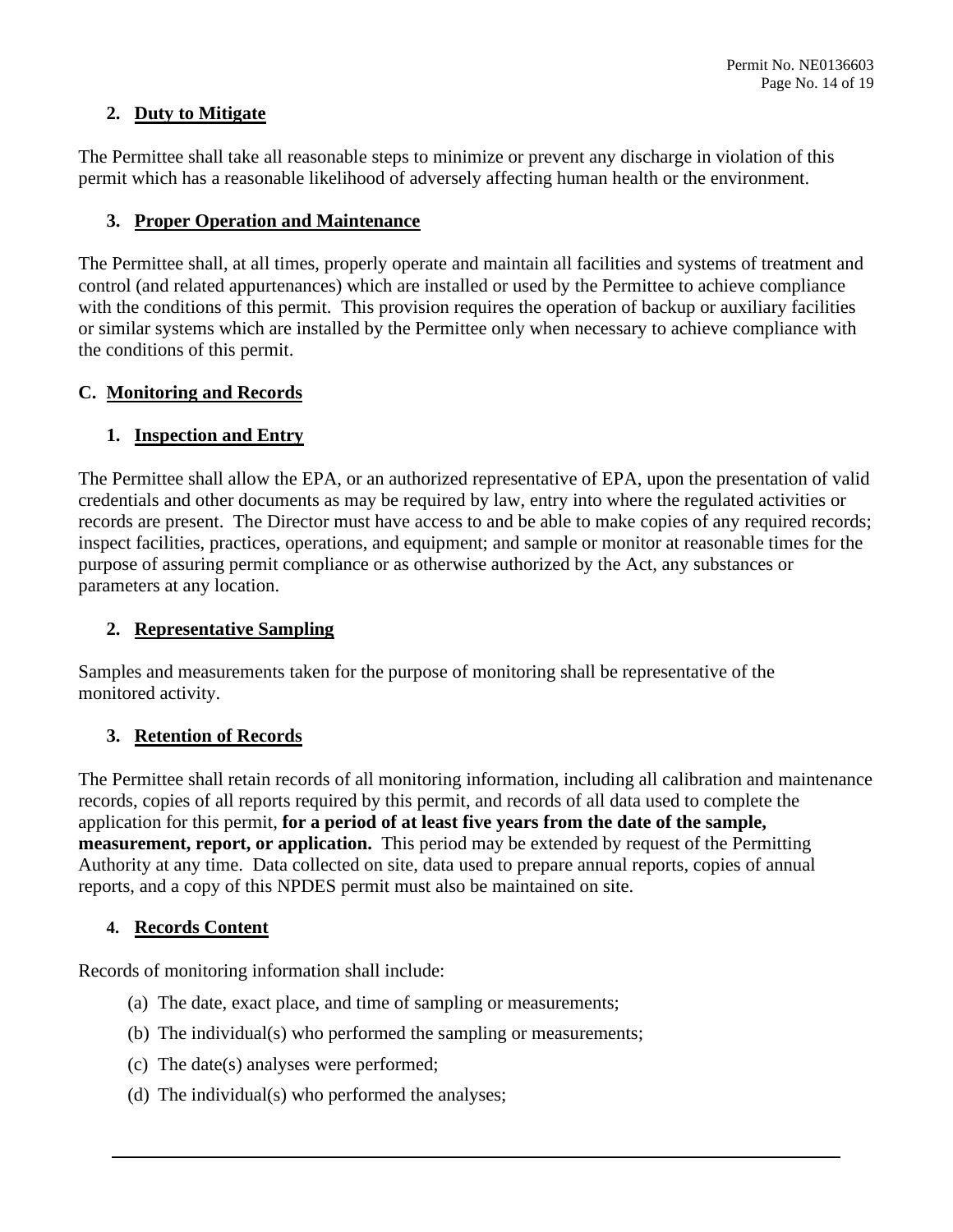- (e) The analytical techniques or methods used; and
- (f) The results of such analyses.

## **D. Reporting Requirements**

## **1. Planned Changes**

 The Permittee shall give notice to the EPA, Region VII as soon as possible of any planned physical alterations or additions to the permitted facility. Notice is required only when:

- whether a facility is a new source in 40 CFR § 122.29(b); or (a) The alteration or addition to a permitted facility may meet one of the criteria for determining
- effluent limitations in the permit, nor to notification requirements under 40 CFR  $\S 122.42(a)(1)$ ; (b) The alteration or addition could significantly change the nature or increase the quantity of pollutants discharged. This notification also applies to pollutants which are subject neither to or
- (c) The alteration or addition results in a significant change in the Permittee's manure use or disposal practices, and such alteration, addition, or change may justify the application of permit conditions that are different from or absent in the existing permit. This includes notification of additional use or disposal sites not reported during the permit application process or not reported pursuant to a nutrient management plan.

## **2. Anticipated Noncompliance**

The Permittee shall give advance notice to the EPA, Region VII of any planned physical alterations or additions or changes in activity which may result in noncompliance with requirements in this permit.

## **3. Transfers**

A permit may be automatically transferred to another party if:

- (a) The Permittee notifies the EPA of the proposed transfer at least 30 days in advance of the proposed transfer date;
- (b) The notice includes a written agreement between the existing and new Permittee containing a specific date for transfer of permit responsibility, coverage, and liability between them; and
- the permit. If this notice is not received, the transfer is effective on the date specified in the (c) The EPA does not notify the existing Permittee of its intent to modify or revoke and reissue agreement mentioned in Part (b), above.

## **4. Twenty-four Hour Reporting**

 information must be provided orally within 24 hours from the time that the Permittee becomes aware of the circumstances to the Chief, Water Branch of the Enforcement & Compliance Assurance Division The Permittee shall report any noncompliance that may endanger human health or the environment. Any (ECAD) at (913) 551-7810. Reports of noncompliance under this paragraph may be made to the EPA Spill Hotline at (913) 281-0991 if such noncompliance is discovered after regular business hours or on a weekend or holiday, or response assistance from EPA is requested.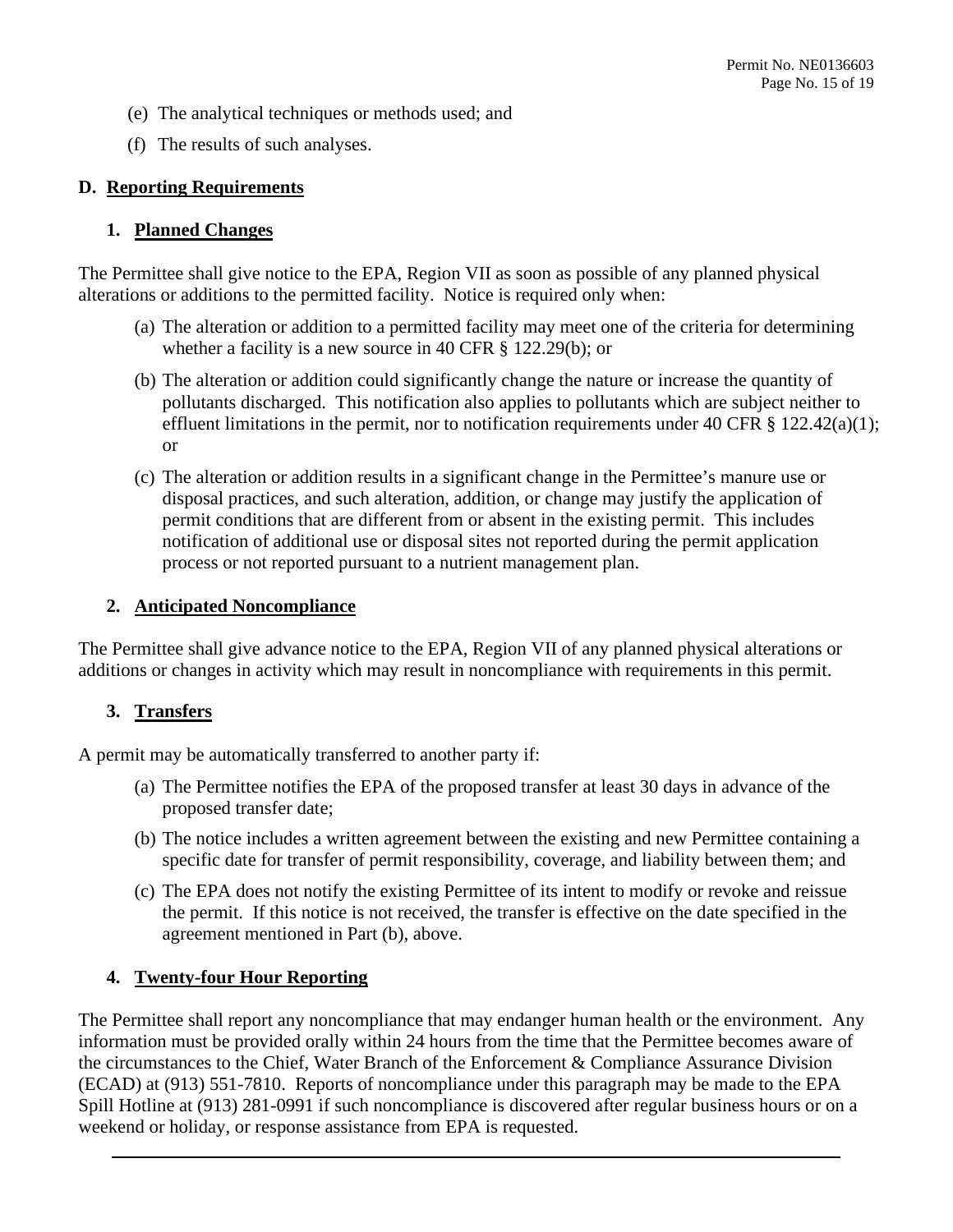A written submission shall also be provided to the EPA, Region VII within five (5) days of the time the Permittee becomes aware of the circumstances. The report shall contain the following information:

- (a) A description of the noncompliance and its cause;
- (b) The period of noncompliance, including exact dates and times, and if the noncompliance has not been corrected, the anticipated time it is expected to continue; and
- (c) Steps taken or planned to reduce, eliminate, and prevent recurrence of the noncompliance.

## **5. Other Noncompliance**

 in this Section under 4 (a), (b), and (c). The Permittee shall report all instances of noncompliance not reported under other specific reporting requirements at the time that annual reports are submitted. The reports shall contain the information listed

## **6. Other Information**

 incorrect information in its application or other reports to the EPA, Region VII, it must promptly submit If the Permittee becomes aware that it failed to submit any relevant facts in its application or submitted such facts or information.

#### **E. Signatory Requirements**

 All applications, reports, or information submitted to the EPA Region VII shall be signed and certified consistent with 40 CFR § 122.22.

## **1. All permit applications shall be signed as follows:**

- (a) For a corporation: By a responsible corporate officer. For the purpose of this section, a responsible corporate officer means:
	- (i) A president, secretary, treasurer, or vice-president of the corporation in charge of a principal business function, or any other person who performs similar policy or decisionmaking functions for the corporation; or
	- taken to gather complete and accurate information for permit application requirements; (ii) The manager of one or more manufacturing, production, or operating facilities, provided, the manager is authorized to make management decisions which govern the operation of the regulated facility including having the explicit or implicit duty of making major capital investment recommendations, and initiating and directing other comprehensive measures to assure long term environmental compliance with environmental laws and regulations; the manager can ensure that the necessary systems are established or actions and where authority to sign documents has been assigned or delegated to the manager in accordance with corporate procedures; or
- (b) For a partnership or sole proprietorship: By a general partner for a partnership or the proprietor, respectively.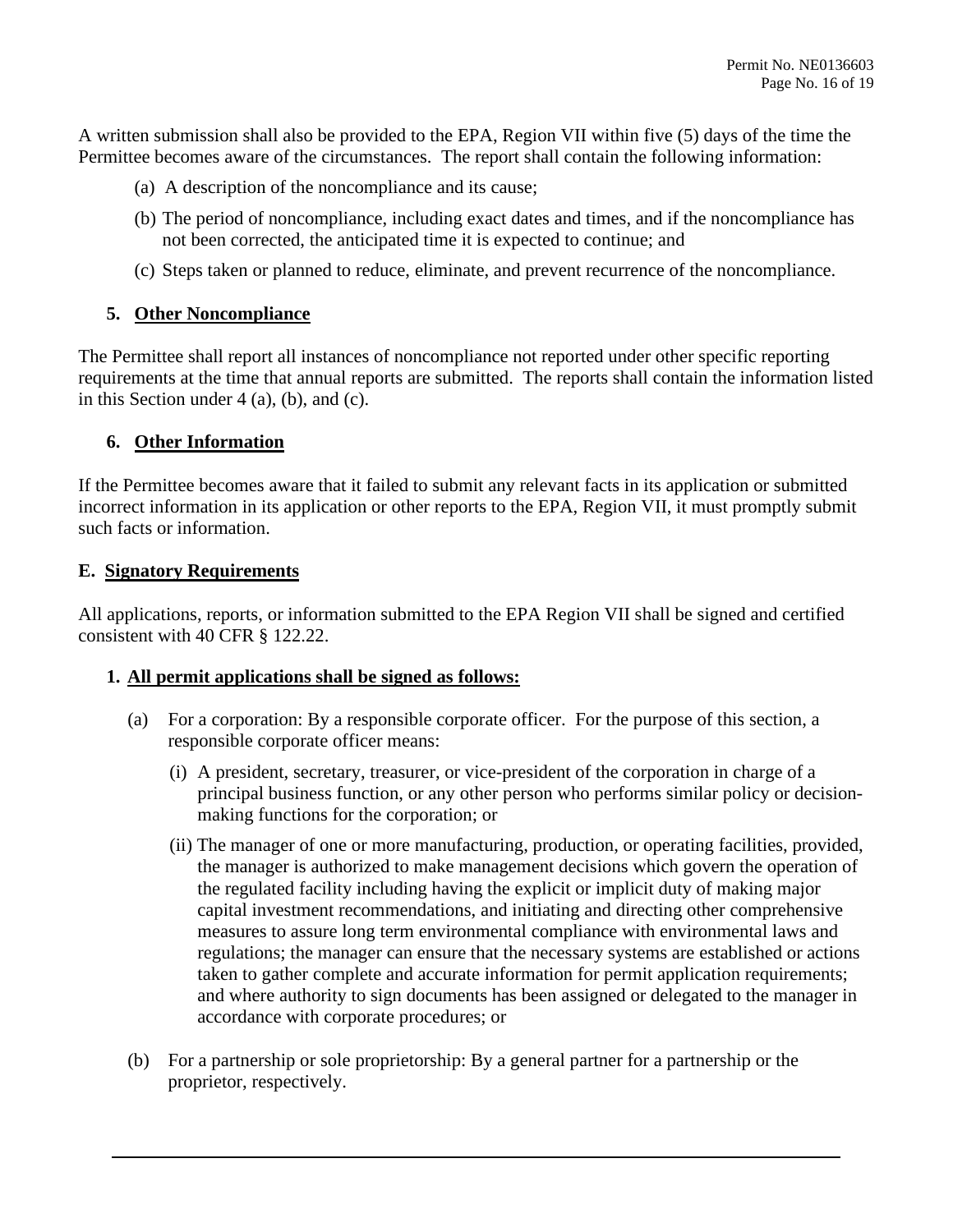## **2. All reports shall be signed as follows:**

 All reports required by the permit and other information requested by the EPA, Region VII shall be signed by a person described above or by a duly authorized representative of that person. A person is a duly authorized representative only if:

- (a) The authorization is made in writing by a person described above;
- operator of a well or a well field, superintendent, position of equivalent responsibility, or any (b) The authorization specifies either an individual or a position having responsibility for the overall operation of the regulated facility or activity, such as the position of plant manager, individual or position having overall responsibility for environmental matters for the company. A duly authorized representative may thus be either a named individual or an individual occupying a named position; and,
- (c) The written authorization is submitted to the EPA, Region VII.

## **F. Certification**

Any person signing a document under this section shall make the following certification:

*"I certify under penalty of law that this document and all attachments were prepared under my direction or supervision in accordance with a system designed to assure that qualified personnel properly gather and evaluate the information submitted. Based on my inquiry of the person or persons who manage the system, or those persons directly responsible for gathering the information, the information submitted is, to the best of my knowledge and belief, true, accurate, and complete. I am aware that there are significant penalties for submitting false information, including the possibility of fine and imprisonment for knowing violations."* 

## **G. Availability of Reports**

Although requested information must be submitted to the EPA, the Permittee is entitled to assert a business confidentiality claim pursuant to the regulations set forth in 40 CFR Part 2, Subpart B. If the EPA determines the information the Permittee has designated meets the criteria in 40 CFR § 2.208, the information will be disclosed only to the extent and by means of the procedures specified in Subpart B. Unless a confidentiality claim is asserted at the time the requested information is submitted, the EPA may make the information available to the public without further notice to the Permittee.

## **H. Penalties for Violations of Permit Conditions**

 the Act, or any permit condition or limitation implementing such Sections, may be subject to a fine or The Act provides that any person who violates Sections 301, 302, 306, 307, 308, or 405 of the Act, or any permit condition or limitation implementing such Sections in a permit issued under Section 402 of the Act, is subject to civil monetary penalties not to exceed \$37,500 per day as modified from time-to-time under CFR Part 19 - Adjustment of Civil Monetary Penalties for Inflation for each violation under Section 309 of the Act. Any person who willfully or negligently violates Sections 301, 302, 306, 307, or 308 of imprisonment pursuant to Section 309(c) of the Act. Nothing in this permit shall be construed to relieve the Permittee of civil or criminal liability for noncompliance.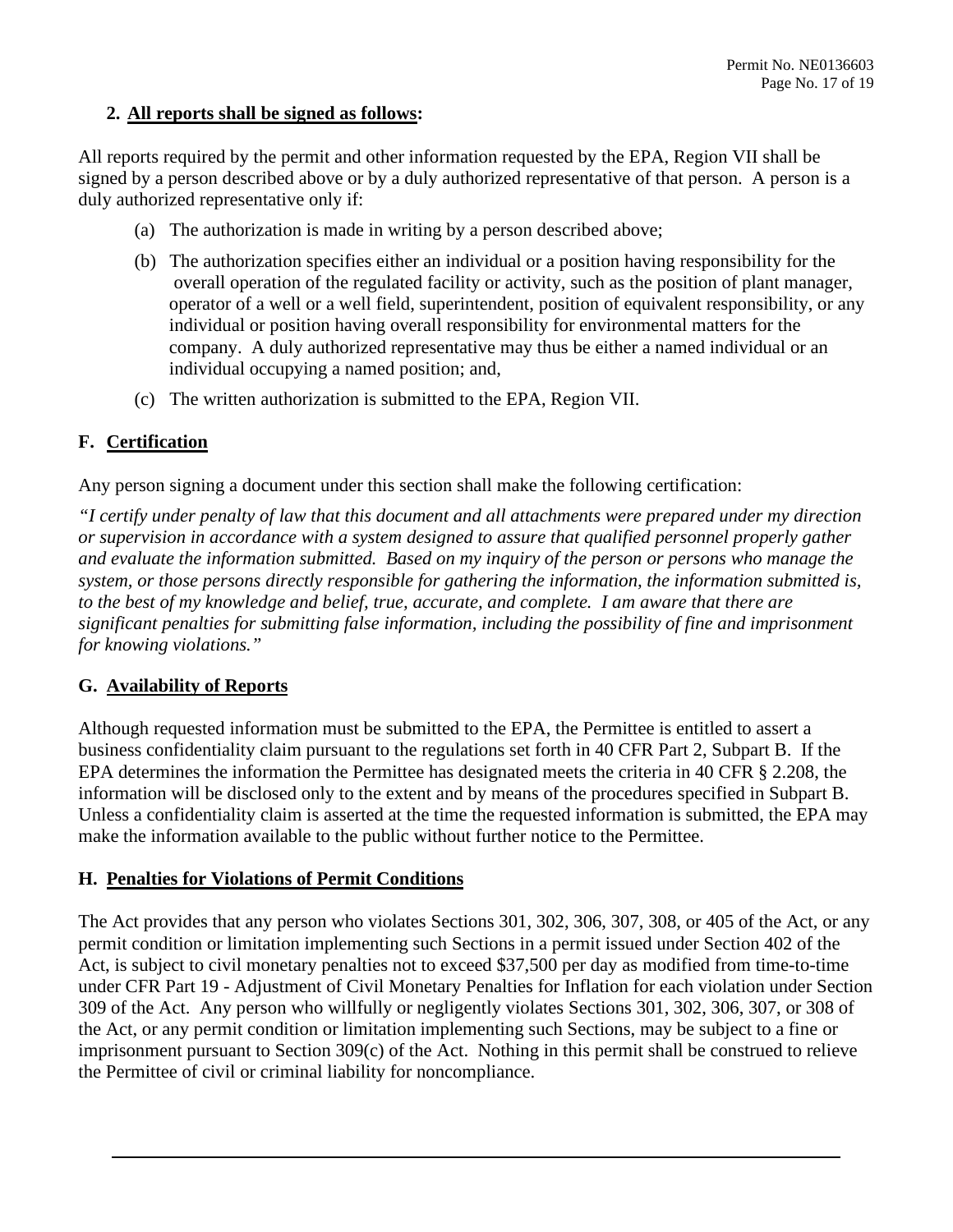## **I. Electronic Submission of Annual Reports**

 electronic reporting of NPDES information rather than the currently required paper-based reports from the permitted facilities (40 CFR Part 127). After the effective date of the Rule, Permittees will be required to The National Pollutant Discharge Elimination System (NPDES) Electronic Reporting Rule requires submit their Annual Report electronically using the EPA NPDES Reporting Tool (NeT).

## **DEFINITIONS**

**Dewatering Days** shall mean those days which have suitable weather and soil conditions for land application of accumulated livestock wastes:

Suitable soil conditions do not exist if:

- (a) the minimum amount to be applied through the irrigation system exceeds the capacity of the soil to store the moisture; or
- (b) the application rate exceeds the rate of water movement into the soil (soil infiltration rate). High soil moisture or frozen soils will reduce soil infiltration rates.

Suitable weather conditions do not exist if:

- (a) the air temperature is freezing; or
- (b) a precipitation event is occurring or, a precipitation event, capable of producing runoff and erosion, is forecast within 24 hours of the time of planned application.

**Director** means the EPA Regional Administrator or an authorized representative.

**Land application area** means land under the control of a CAFO owner or operator, whether it is owned, rented, or leased, to which manure, litter, or process wastewater from the production area is or may be applied. The act of application by the CAFO operator constitutes control and would fall within the bounds of "under the control", independent of any specific agreements.

 **Manure** is defined to include manure, bedding, compost and raw materials, or other materials commingled with manure or set aside for disposal.

**Multi-year phosphorus application** means phosphorus applied to a field in excess of the crop needs for that year. In multi-year phosphorus applications, no additional manure, litter, or process wastewater is applied to the same land in subsequent years until the applied phosphorus has been removed from the field via harvest and crop removal.

 of the following: spillage or overflow from animal or poultry watering systems; washing, cleaning, or **Process wastewater** means water directly or indirectly used in the operation of the CAFO for any or all flushing pens, barns, manure pits, or other CAFO facilities; direct contact swimming, washing, or spray cooling of animals; or dust control. Process wastewater also includes any water which comes into contact with or is a constituent of raw materials, products, or byproducts including manure, litter, feed, milk, eggs, or bedding.